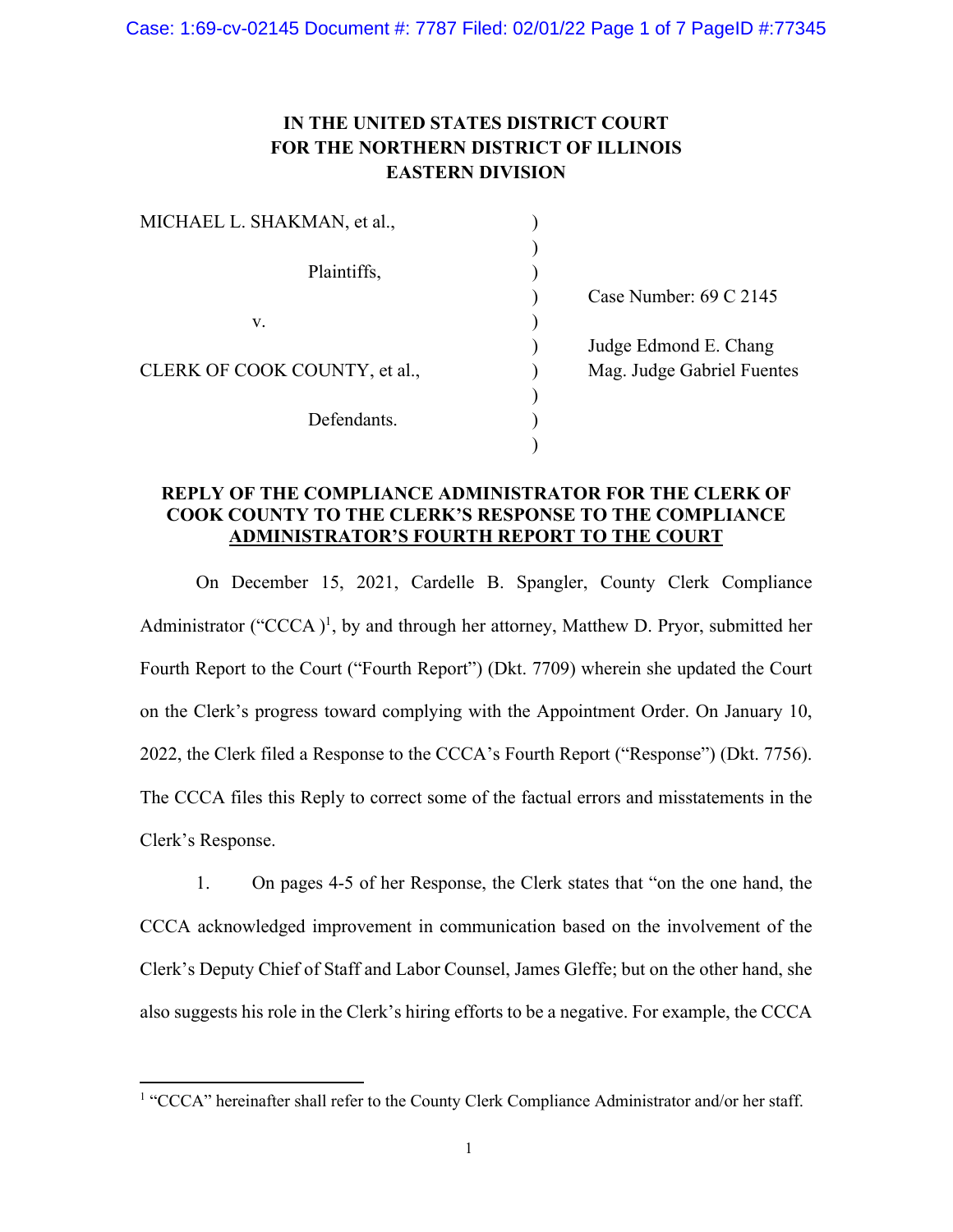interpreted Mr. Gleffe's actions solidifying the Human Resource functions of the Clerk's Office as a problem because, without any basis, she foresees issues once he stops assisting in this area." The CCCA did not state or suggest that the Deputy Chief of Staff and Labor Counsel's assistance of HR was a "negative," nor that she "foresees" issues once he ceases assisting HR. Presumably the Clerk knows this as she failed to include a citation to the CCCA's Fourth Report in support of the contention. The CCCA simply stated the obvious, "that the necessity of the Deputy Chief of Staff's oversight shows that the Clerk does not yet have an HR Staff capable of fulfilling its duties under the 2020 Manual (and Amended Manual)." *See* Fourth Report at 8. The statement is not CCCA conjecture, but rather reflective of the Deputy Chief of Staff's own assessment of HR's capabilities, as he articulated to the Court (and independently to the CCCA) that the purpose of his assistance was to help HR improve its responsiveness to CCCA inquiries, and to guide HR with becoming "more comfortable with the policies" it is charged with implementing, until such point that HR is "self-sufficient" in its ability to implement its policies. *Id* at 7-8*.* 

2. The Clerk states that "[t]he CCCA contends that since May 4, 2020, the Clerk's Office has not provided it with an 'accurate and updated Organizational Chart.' This statement does not acknowledge the multiple occasions on which the Clerk's Office provided the CCCA with an organizational chart since May 4, 2020." Response at 5. The Clerk's assertion that the CCCA did not acknowledge the multiple Organizational Chart drafts the Clerk has provided is false. In her Fourth Report, the CCCA described the Clerk's earlier drafts (and the CCCA's feedback detailing myriad inaccuracies in the same) as support for the statement that an updated and accurate Organizational Chart remained outstanding. *See* Fourth Report at 9-10 ("By the time of her Third Report, the CCCA had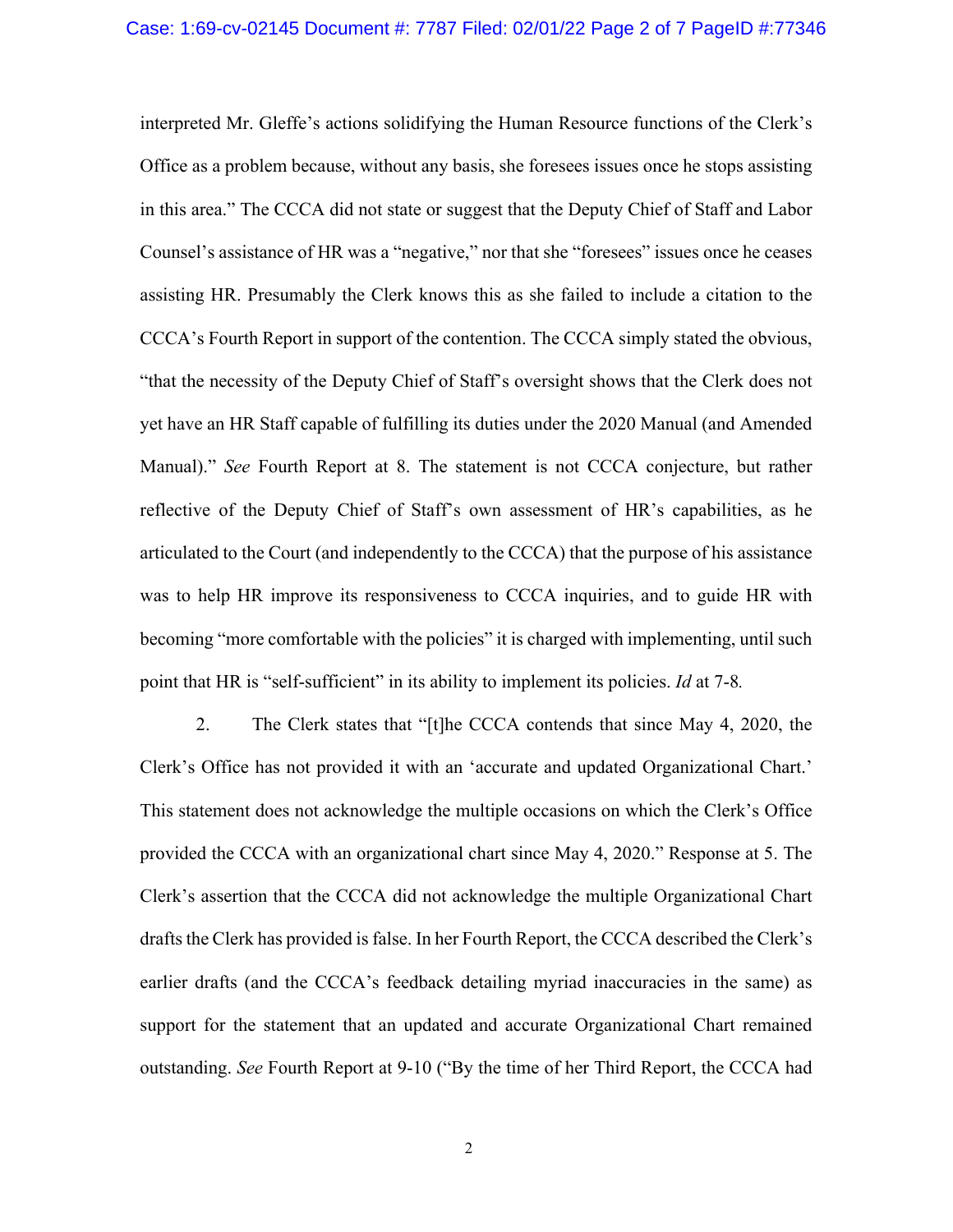## Case: 1:69-cv-02145 Document #: 7787 Filed: 02/01/22 Page 3 of 7 PageID #:77347

given the Clerk feedback on its most recent draft organizational chart…") The CCCA then cited her Third Report (at 8-10) wherein she listed the dates of every draft Organizational Chart provided by the Clerk (and the CCCA's feedback on the same). *Id.* at 10. Given the CCCA's explicit references to the various drafts, it is unclear how the Clerk determined that the CCCA "did not acknowledge the multiple drafts" in her Fourth Report.

3. The Clerk also comments, apparently in explanation for why an accurate and updated Organizational Chart had yet to be produced, that "in an organization of approximately 300 full-time employees and over 1,000 seasonal employees, changes to the organizational chart are continuous." Response at 6. To be clear, the CCCA has never suggested that seasonal employees be included on the Organizational Chart, nor has the Clerk included any seasonal employees on any of its drafts to date. The employment of "over 1,000 seasonal employees" is not why the Clerk has failed to generate an updated and accurate organizational chart in the 20 months since the CCCA first requested one. Regarding other organic organizational changes, the CCCA has only requested that the Clerk provide an Organizational Chart that is accurate as of the time of its production. As explained in the CCCA's Fourth Report, the issues with the Clerk's draft Organizational Charts to date are far beyond not keeping up with full-time employee attrition. *See* Fourth Report at 9-10.

4. Regarding the CCCA's analysis of the Clerk's vetting of resumes for prospective Exempt Hires to determine if the resumes supported a finding that the Candidates met the Minimum Qualifications, the Clerk protests, "[o]ne area of CCCA criticism was that the resumes did not indicate that previous experience had been full time." Response at 7. The Clerk opines that the criticism was unreasonable because it is not

3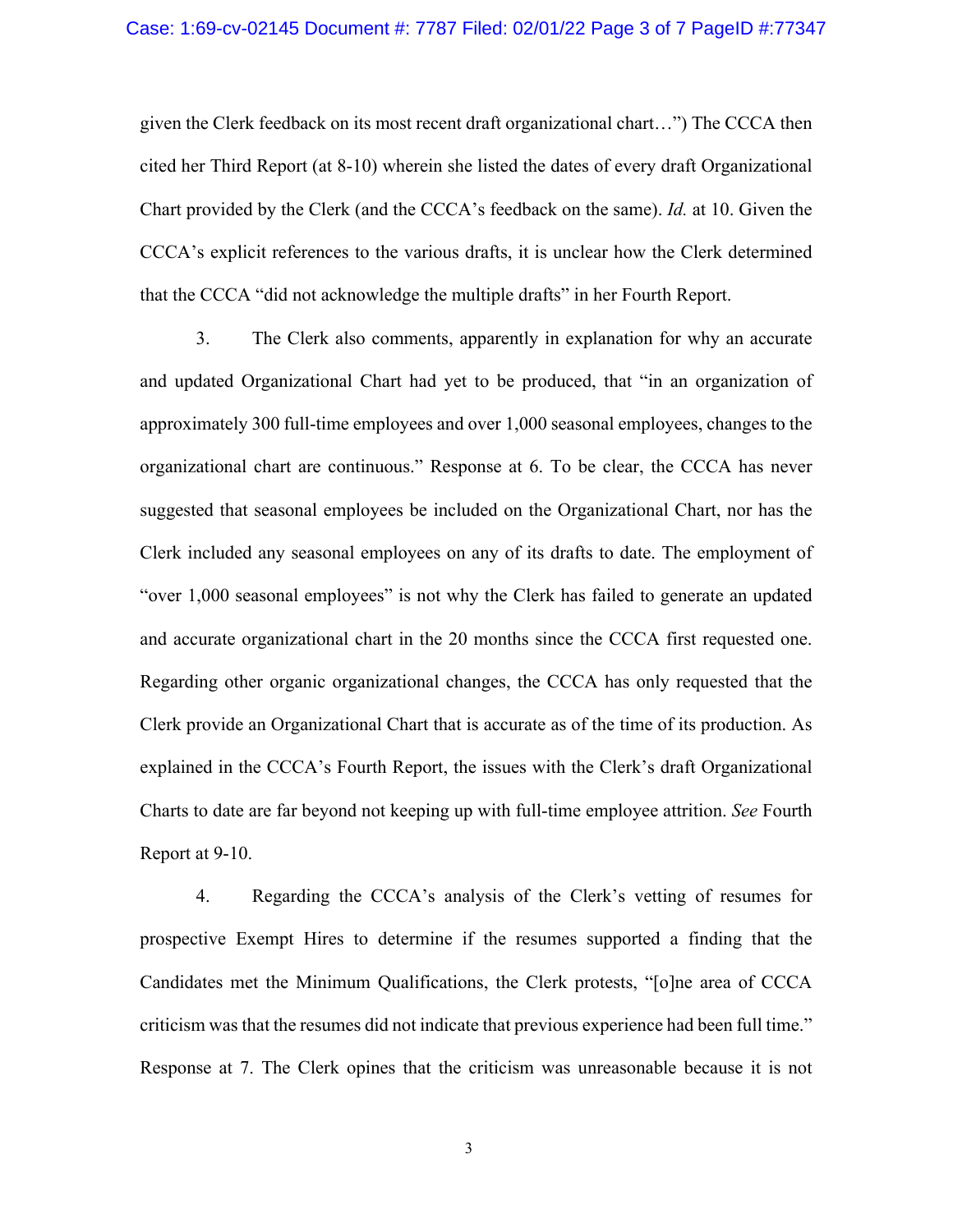customary practice for Applicants to state experience is "full-time" on a resume. *Id*. The Clerk's characterization of the basis of the CCCA's concerns is incomplete. The CCCA stated that the "Candidates' resumes did not clearly show their qualifying work experience was 'full-time' as the Job Description required." Fourth Report at 16. As the Clerk well knows, the CCCA did not reach these conclusions because the Candidates did not explicitly state that the qualifying experience was "full-time" on their resume. (The CCCA agrees it is not customary for a Candidate to include that designation on a resume and has not applied that standard to the resumes of other Exempt hires.) Rather, as communicated to the Clerk in real time, the CCCA questioned whether the experience was full-time because the Candidates' resumes contained non-qualifying experience that overlapped with the timeframe of the qualifying experience, suggesting the qualifying experience may have been part-time. This type of inquiry is important as it has resulted in the Clerk withdrawing the candidacy of at least one Candidate for an Exempt Position after the CCCA raised questions about qualifying full-time experience. *See id.* at 11, n. 9. Once the Clerk confirmed with the Candidates that the qualifying experience was "full-time," the CCCA withdrew her concerns with the Candidate's qualifications. Because the Clerk would not have inspected this element but for the CCCA, it is one of the reasons the CCCA stated that "HR's scrutiny of [prospective Exempt hires'] credentials remains lacking." *Id.* at 12.

5. In reference to the CCCA's statement that three disciplinary sequences had been pending for over five months, the Clerk objects that the CCCA did not identify the specific cases and notes that the Clerk "asked for clarification on this matter on December 15, 2021, before the CCCA filed the report, but it has never received a response." Response at 10. The Clerk's characterization of the CCCA as purportedly not responsive is false.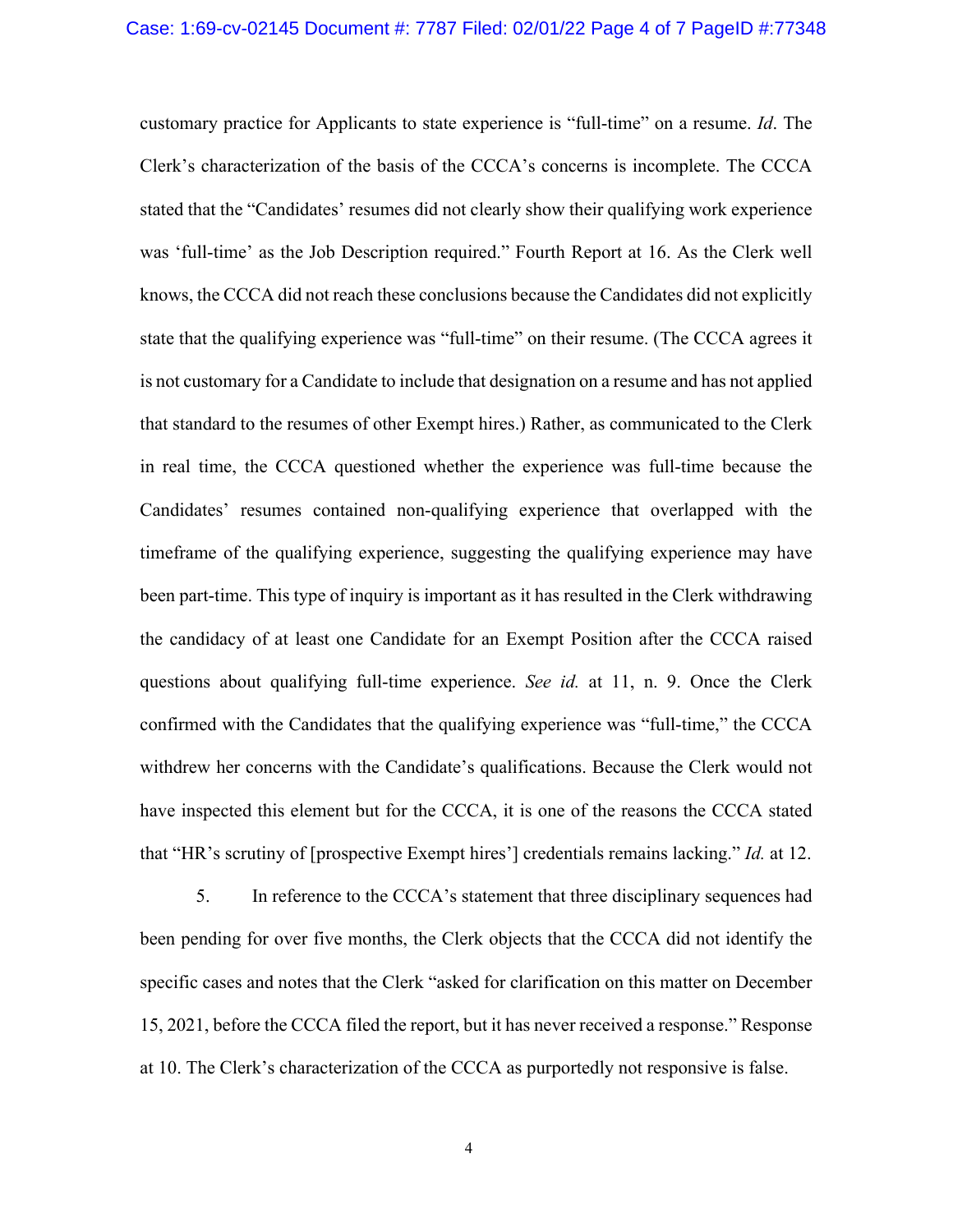## Case: 1:69-cv-02145 Document #: 7787 Filed: 02/01/22 Page 5 of 7 PageID #:77349

Per the Appointment Order, the CCCA must provide the parties with a draft of her regular status reports one week before filing so they can provide feedback (if any). Dkt. 6829 at 43. The Appointment Order does not mention any requirement that the CCCA respond (in writing or otherwise) to the parties' comments. The CCCA's Fourth Report was due for filing on December 15, 2021. *See* Dkt. 7695. Accordingly, the CCCA provided the parties with a copy of her draft report on December 8 at 3:38 p.m. The Clerk provided her (eleven) comments to the draft report on December 15 at 3:37 p.m. – exactly one minute shy of a full week. While the CCCA reviewed the comments and made a few minor adjustments to her report before filing that night, it is hardly surprising that she did not also provide a detailed response to the Clerk's eleven comments before filing. To expect otherwise would be absurd.

To read the Clerk's Response, one would think the CCCA simply ignored the Clerk's comments entirely; however, that also is not true. On December 16, 2021 at 8:49 a.m. – less than 18 hours after receiving the Clerk's eleven comments – the CCCA's Counsel left a voice message with, and sent an email to, the Deputy Chief of Staff and Labor Counsel offering to discuss the comments. Rather than accept the invitation, the Clerk's outside counsel requested the CCCA provide her feedback in writing. The CCCA is under no obligation to provide written responses to the Clerk's comments on her draft reports. The CCCA offered again to discuss the feedback but the Clerk did not accept the invitation. It is the Clerk's prerogative if she does not want to take the CCCA up on her offer to discuss feedback to draft reports; however, to suggest the CCCA ignored the Clerk's feedback is false.

Finally, the CCCA notes that on January 14, 2022, at the end of a conversation on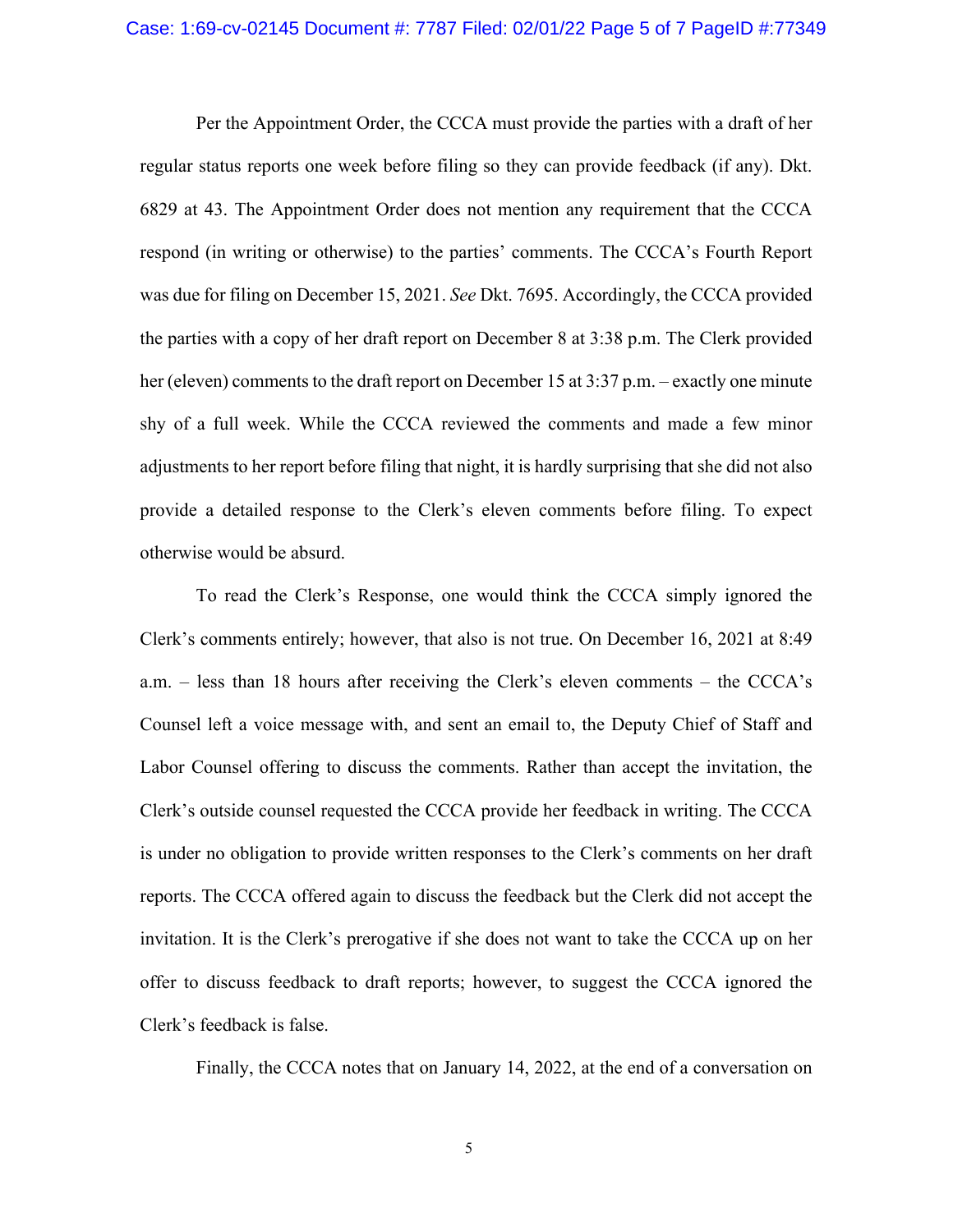other matters, her Counsel informed the Deputy Chief of Staff and Labor Counsel of the three outstanding disciplinary sequences referred to in the Fourth Report. The Deputy Chief of Staff said he would investigate and follow up with the CCCA. The follow-up remains pending.

6. On page 13 of her Response, the Clerk argues that despite the roll out of the Amended Manual rendering the Assumption of Duties ("AOD") Hiring Plan no longer effective, the CCCA "oddly suggested that her continued review of the AOD policy implementation was needed to avoid any future unlawful political discrimination." This is yet another false representation of the CCCA's Fourth Report. The CCCA stated that even though the AOD Hiring Plan was no longer in effect, "the Clerk should still correct certain outstanding deficiencies that impact current employees' eligibility and job scope and/or directly implicate whether the AOD hiring processes were impacted by Unlawful Political Discrimination." Fourth Report at 30. The expiration of a stop-gap policy does not absolve the Clerk from remedying ongoing noncompliance with that policy. Further, a plain reading of the CCCA's statement displays it was backward looking, not relating to "future unlawful political discrimination." The CCCA recommended the Clerk "secure the missing [No Unlawful Conduct Certifications] from those involved in the AOD hiring process" to certify that these employees did not take Political Reasons or Factors into consideration during the AOD process. *Id* at 31. To require Clerk employees to complete these certifications is neither "odd[]" nor concerns "future unlawful political discrimination," as the Clerk argues. What is odd (and concerning) is the Clerk's failure to secure these attestations for nearly a year and reluctance to do so still.

7. Lastly, the Clerk states that it "has *implemented* the Amended Policy